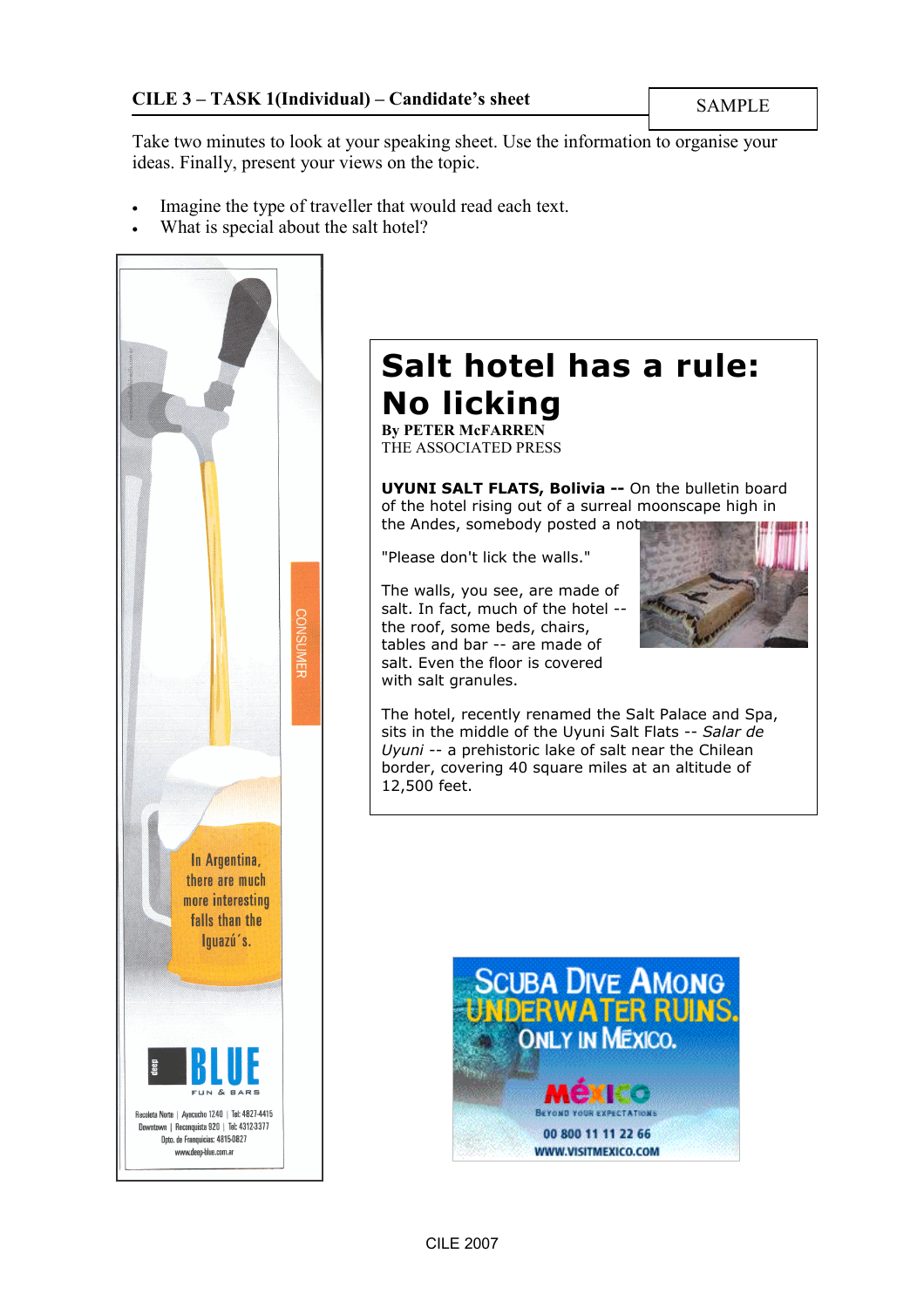## CILE 3 – TASK 1(Individual) - Examiner's guide

The examiner should allow examinee to speak freely about the topic, asking questions when necessary to keep the flow of the conversation. The following questions are suggestions; feel free to add questions of your own.

- What activities can you do on each type of trip?
- Do any of the texts call your attention? Why?
- What kind of problems might you encounter on each trip?
- What advice would you give somebody who was traveling to these sites?
- Would you make any of these trips? Which one? Why?
- Which would you never make? Why?

 $\frac{1}{2}$ 

- Have you ever gone on any of these trips or on a similar one? Tell us about it.
- Have you ever gone on a trip alone with a friend? Tell us about it.
- Do you ever travel with your family? How do you get along when you travel with them?
- Some Internet sites allow you to look for a traveling partner. Would you consider that option? Why? Why not?
- Do you remember any vacation spot you enjoyed a lot when you were a child? Tell us about it.
- Argentina has become a popular destination for tourists. Is this a positive or negative fact? Why?
- If a friend of yours wanted to get to know your country and was planning a tour, what advice would you give him/her about what clothes to bring, places to visit, eating out, sightseeing or shopping?

#### Salt hotel has a rule: No licking By PETER McFARREN THE ASSOCIATED PRESS

UYUNI SALT FLATS, Bolivia -- On the bulletin board of the hotel rising out of a surreal moonscape high in the Andes, somebody posted a note:

"Please don't lick the walls."

The walls, you see, are made of salt. In fact, much of the hotel -- the roof, some beds, chairs, tables and bar -- are made of salt. Even the floor is covered with salt granules.

The hotel, recently renamed the Salt Palace and Spa, sits in the middle of the Uyuni Salt Flats -- Salar de Uyuni -- a prehistoric lake of salt near the Chilean border, covering 40 square miles at an altitude of 12,500 feet.

In Argentina, there are much more interesting falls than the lquazú's.

![](_page_1_Picture_21.jpeg)

![](_page_1_Picture_22.jpeg)

CILE 2007